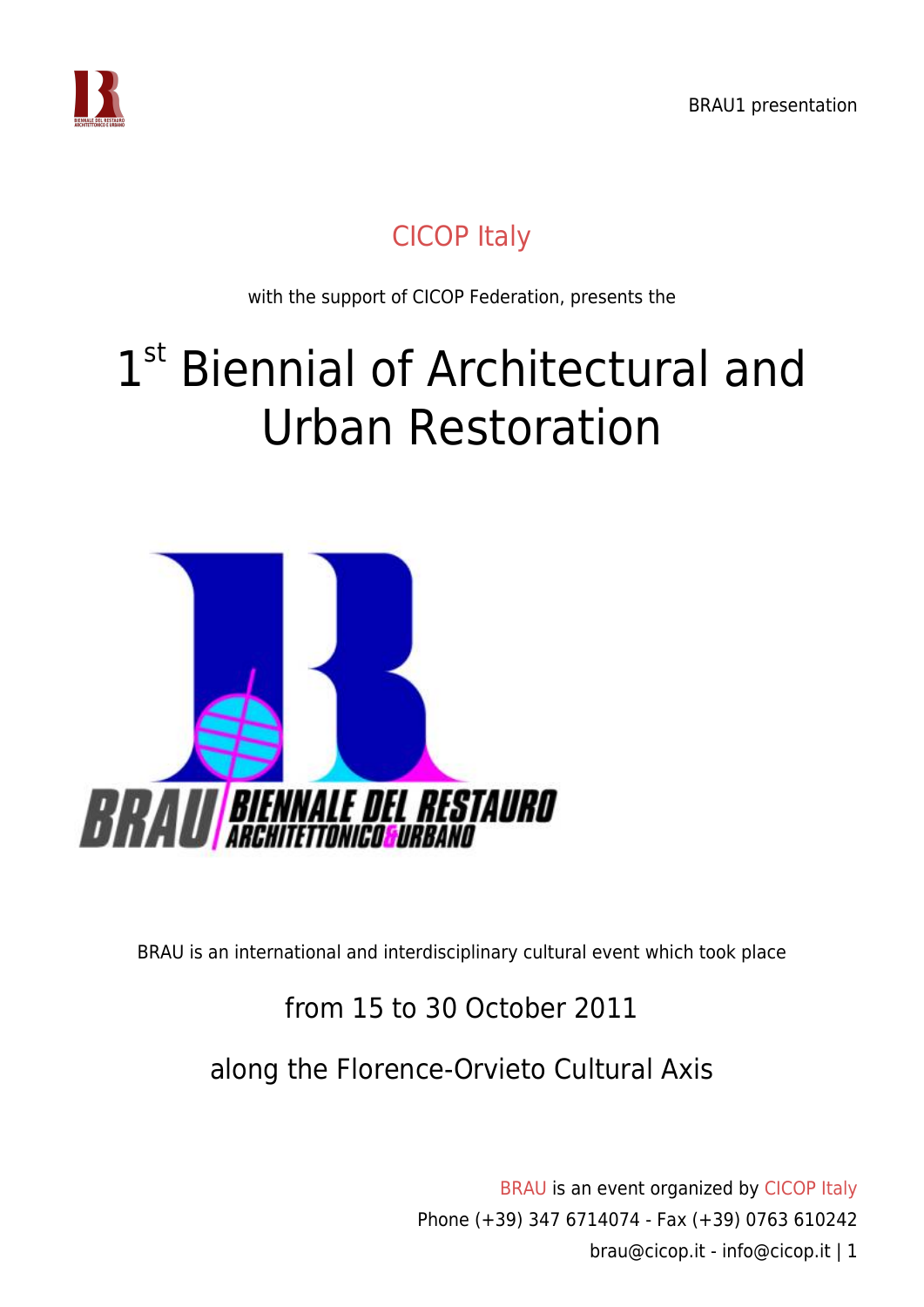



BRAU1 Cultural Axis.

#### Onorary President of BRAU1: [Prof. Mounir Bouchenaki](https://www.cicop.it/brau/it/bouchenaki/)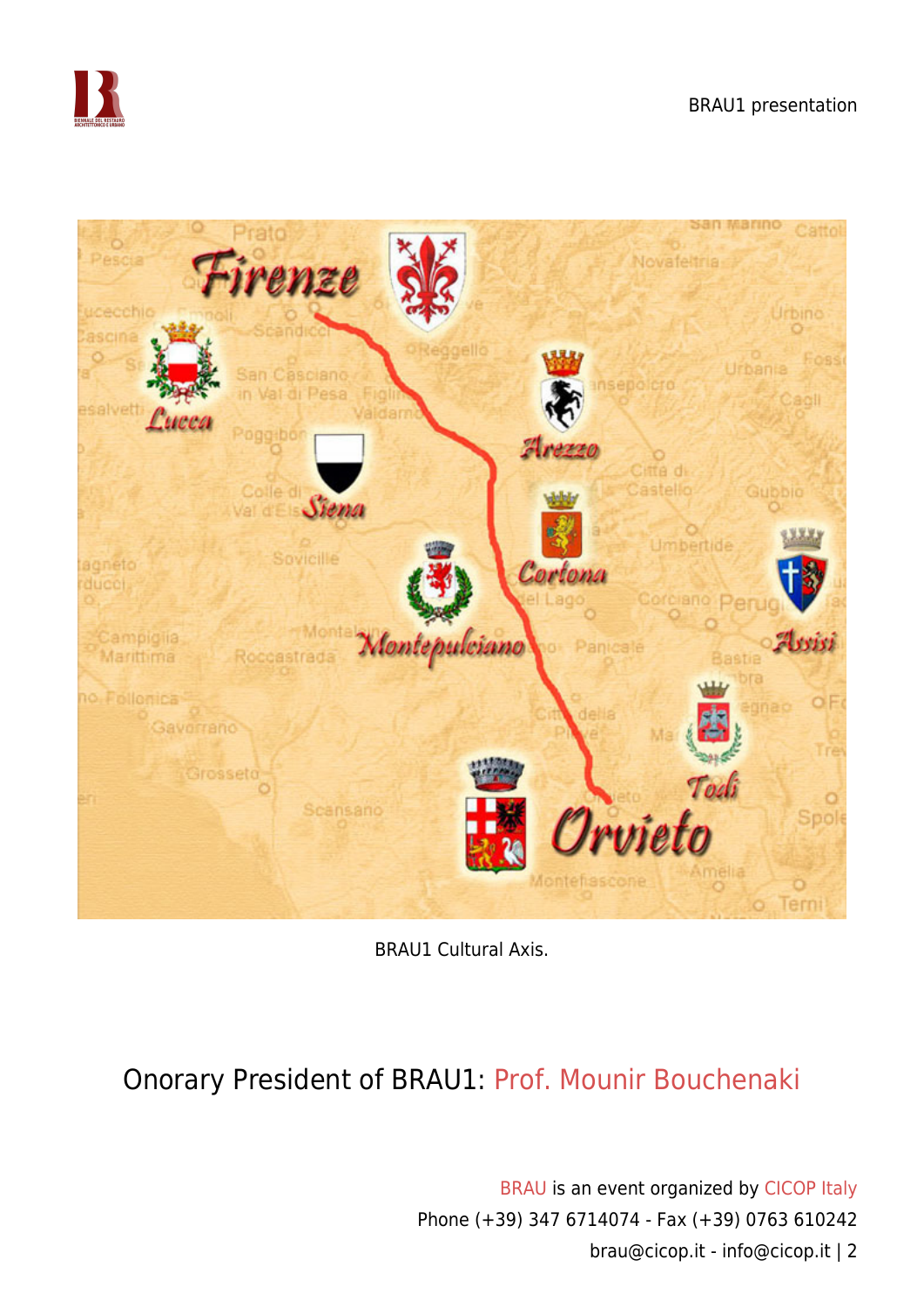

## [Letter of the Ministry of Culture](https://www.cicop.it/brau/wp-content/uploads/2017/10/BRAU1-lettera-Ministro-Beni-e-Attività-Culturali.pdf) (in italian)

# [Proceedings of Biennial BRAU1](https://www.cicop.it/wordpress/en/proceedings/#brau1)



Palazzo del Popolo, Orvieto.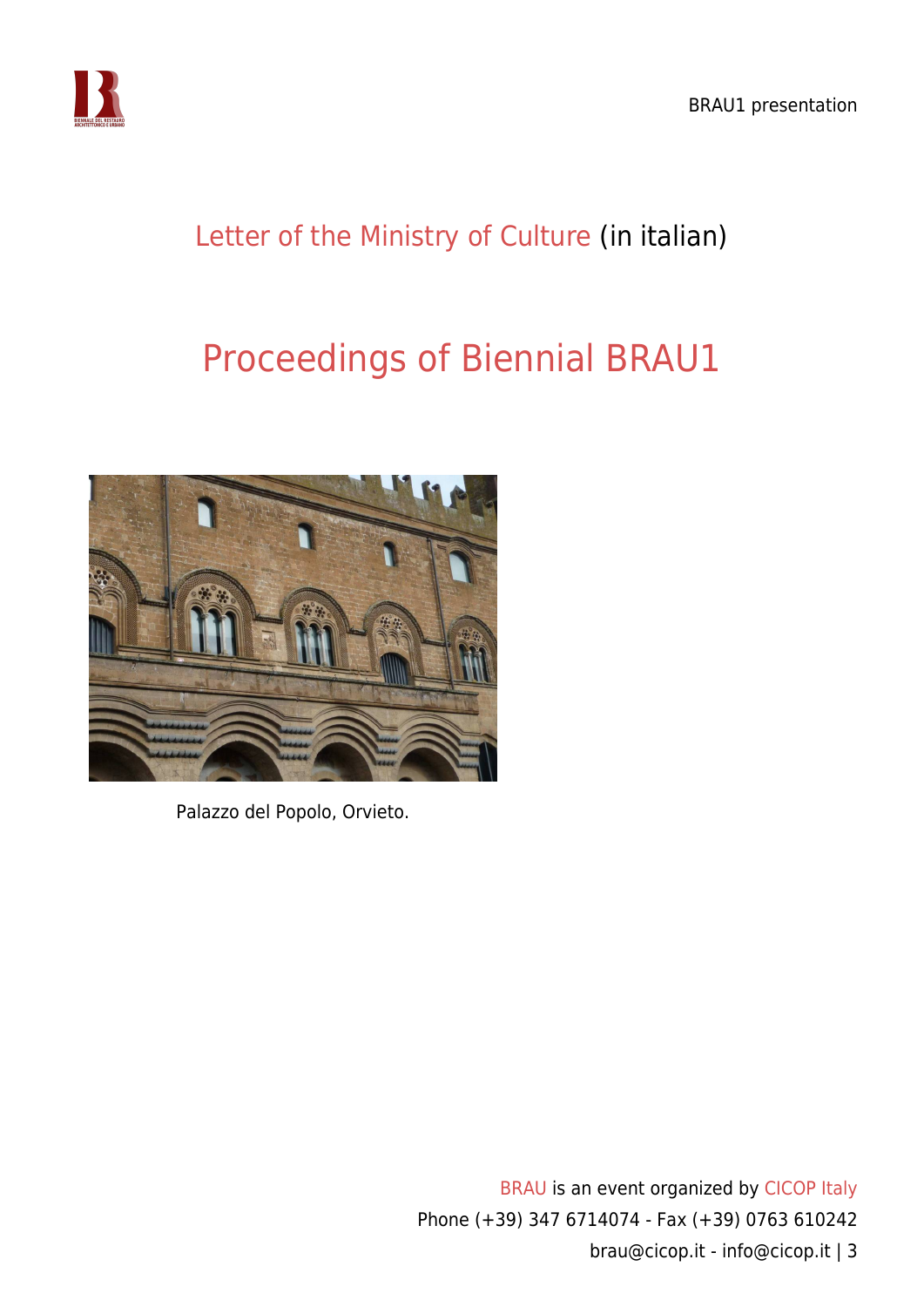



Corteo storico, Orvieto.

With the patronage of



Logo Repubblica Italiana, Presidenza del Consiglio dei Ministri.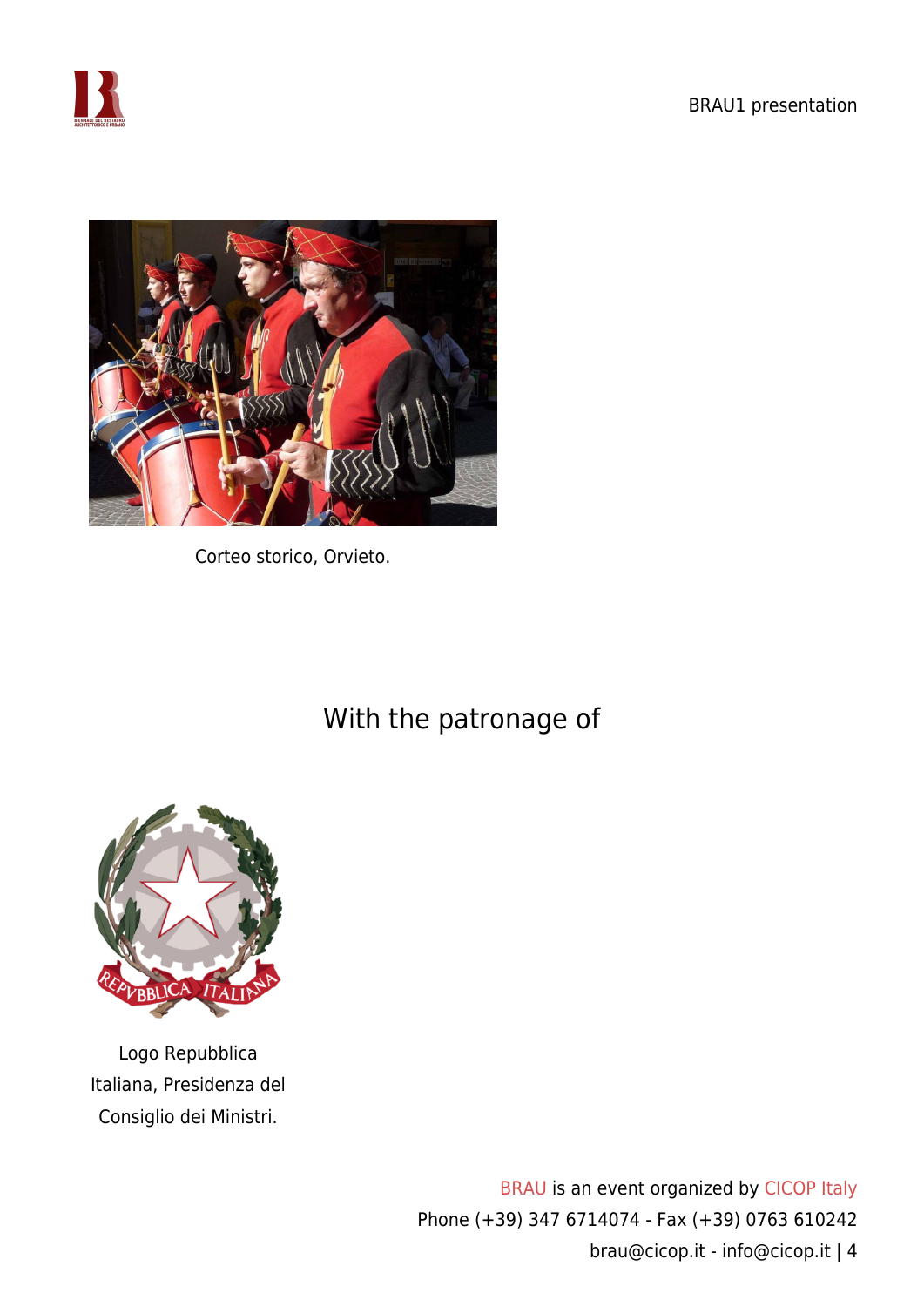



Logo Ministero per i Beni e le Attività Culturali.



**United Nations** Educational, Scientific and **Cultural Organization** 



Predsjedatelj Željko Komšić

Logo President of Bosnia and Herzegovina.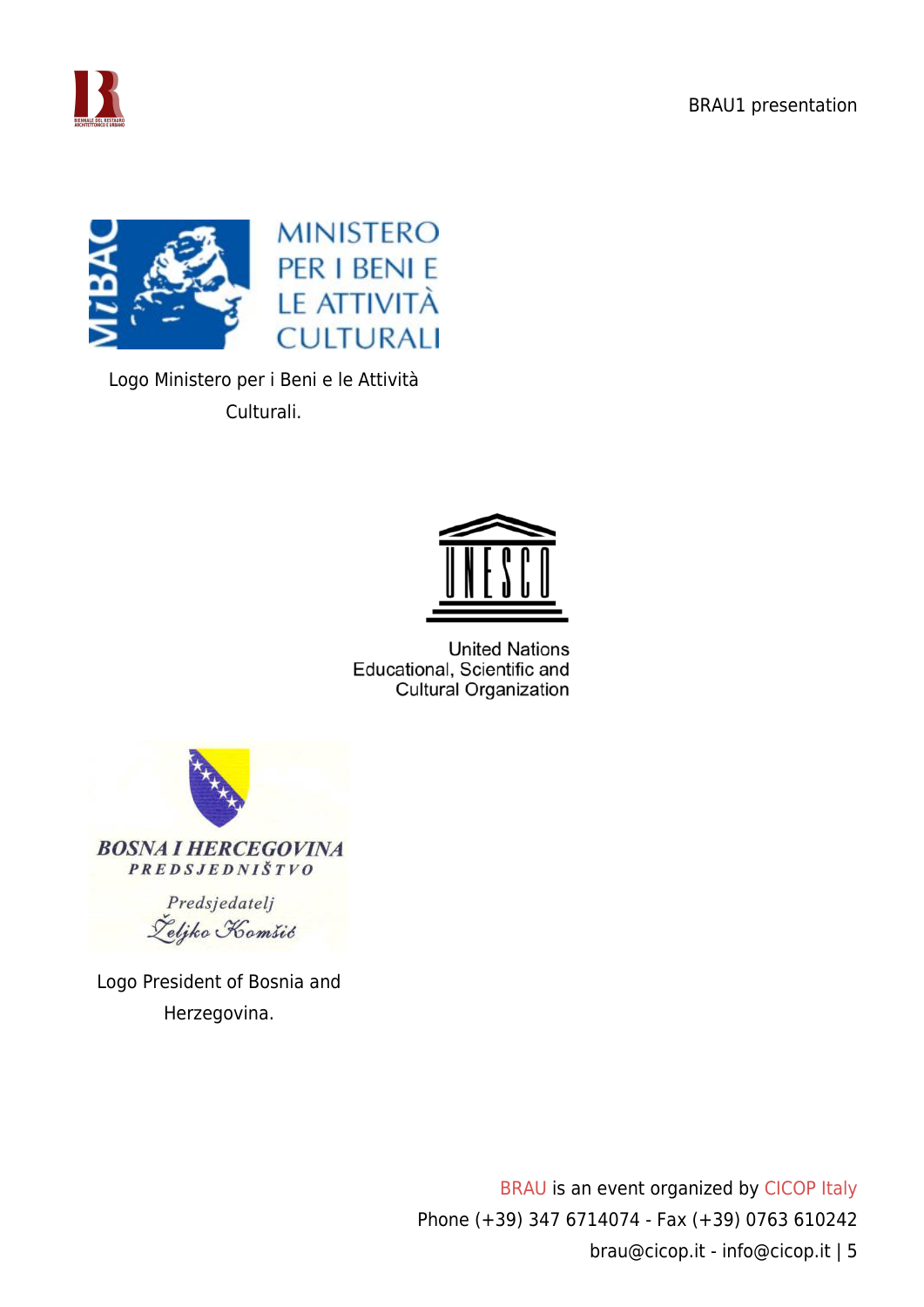





Logo Regione Toscana.



**Regione Umbria** 

Logo Regione Umbria.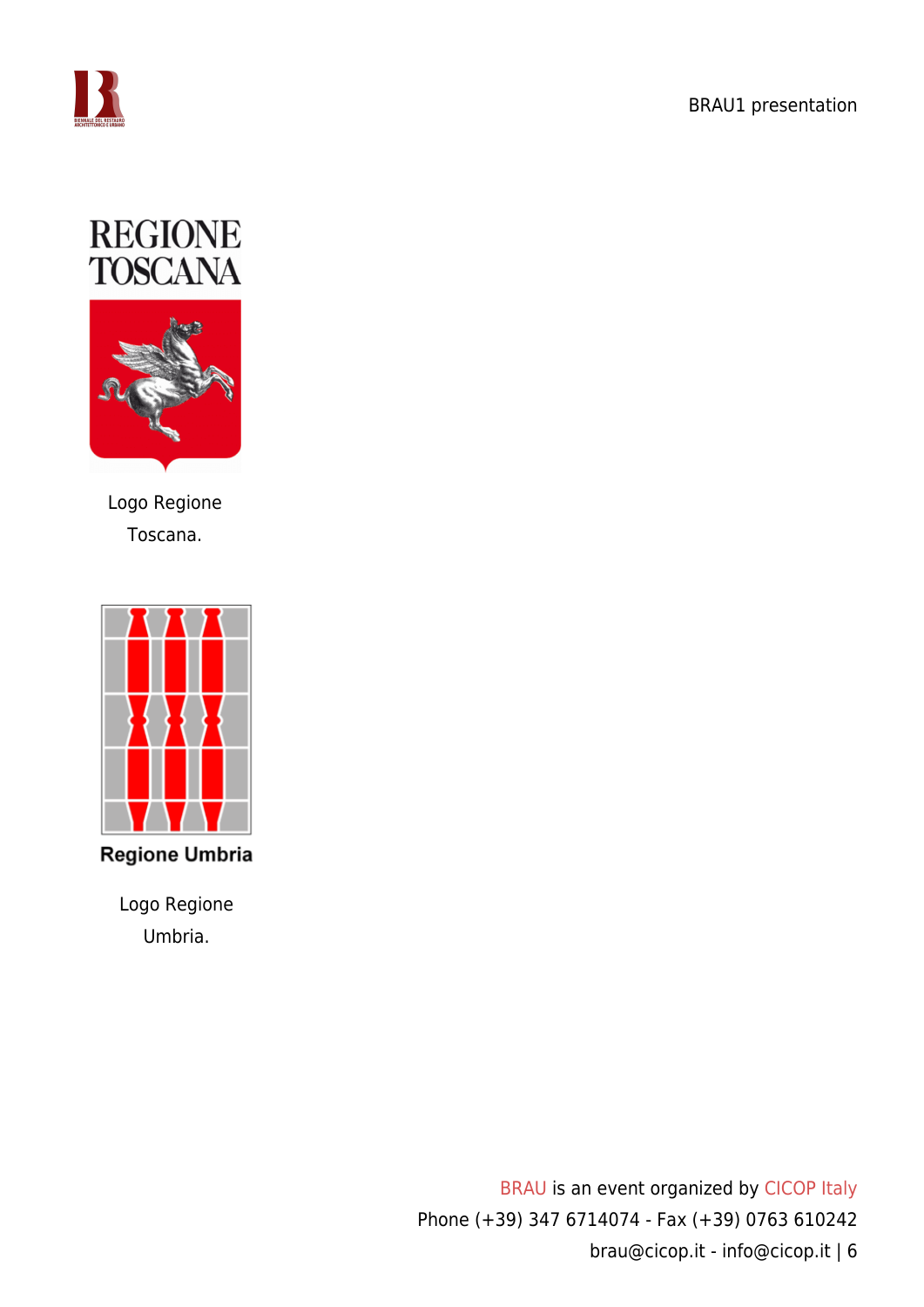



Logo Ministry of Culture Canton of Sarajevo.





Logo Municipality Orvieto.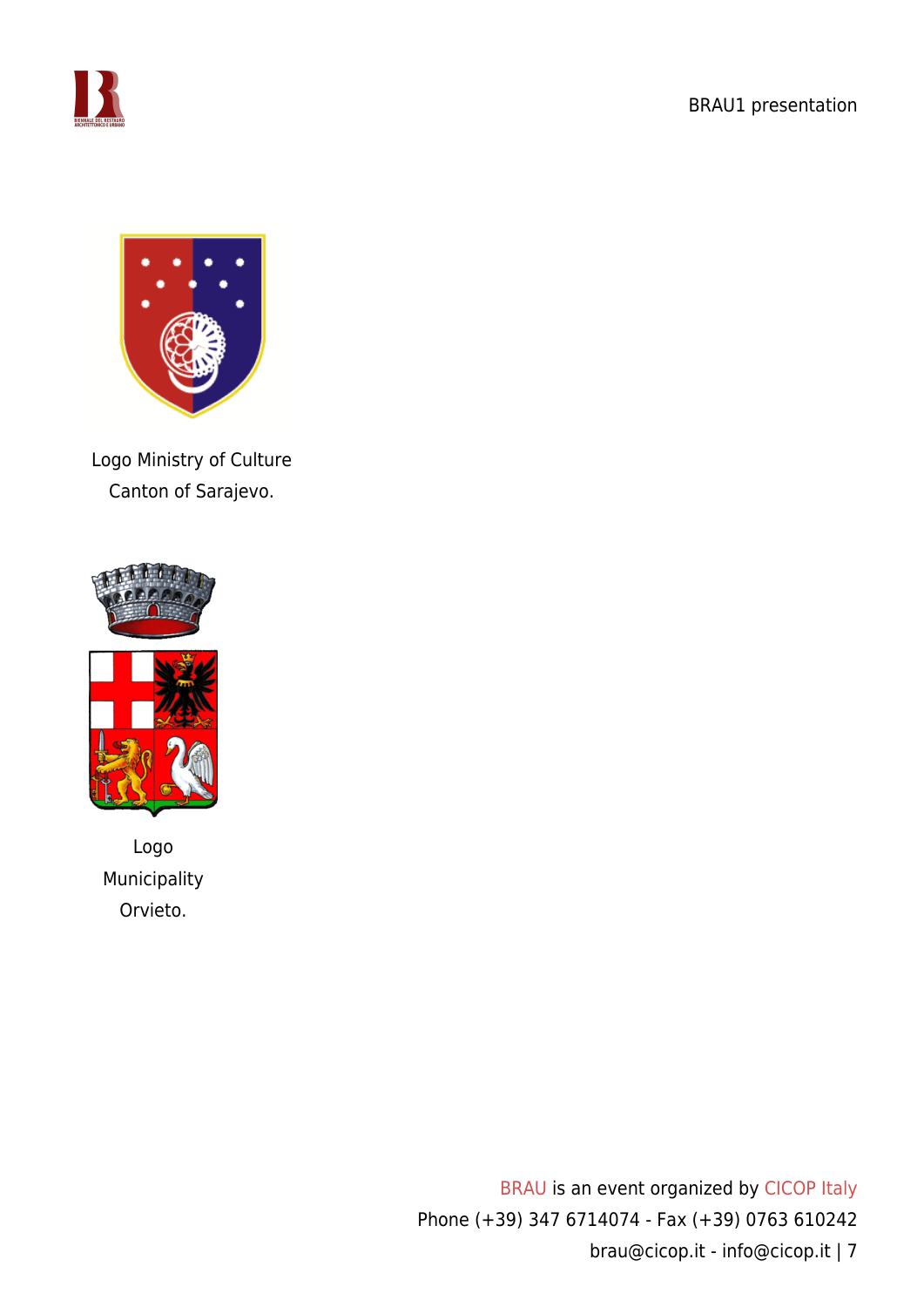



Logo Municipality Certaldo.



Logo Municipality Montepulciano.

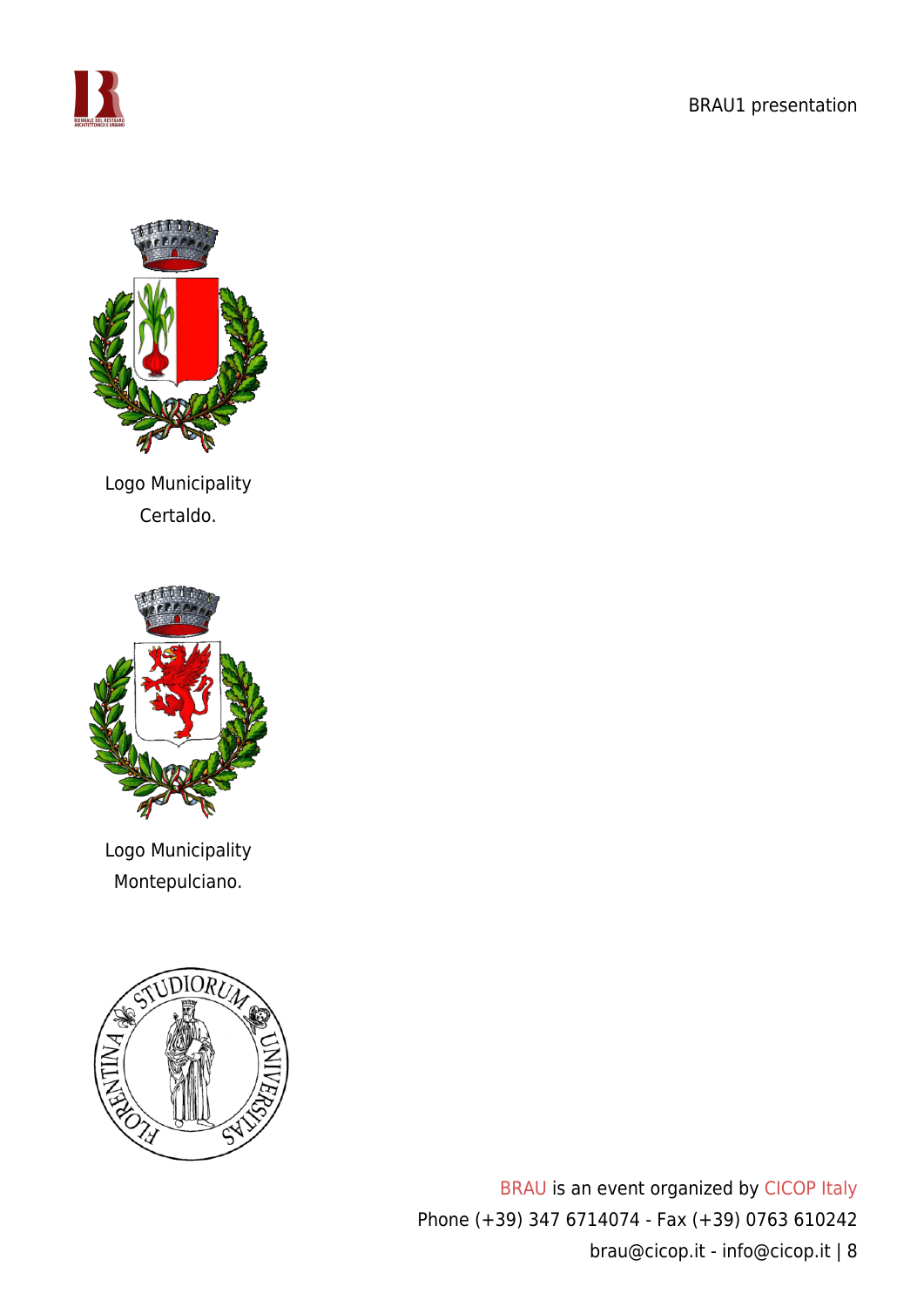

Logo University of Florence.



Logo University of Buenos Aires.



Logo Sarajevo University Faculty of Architecture.